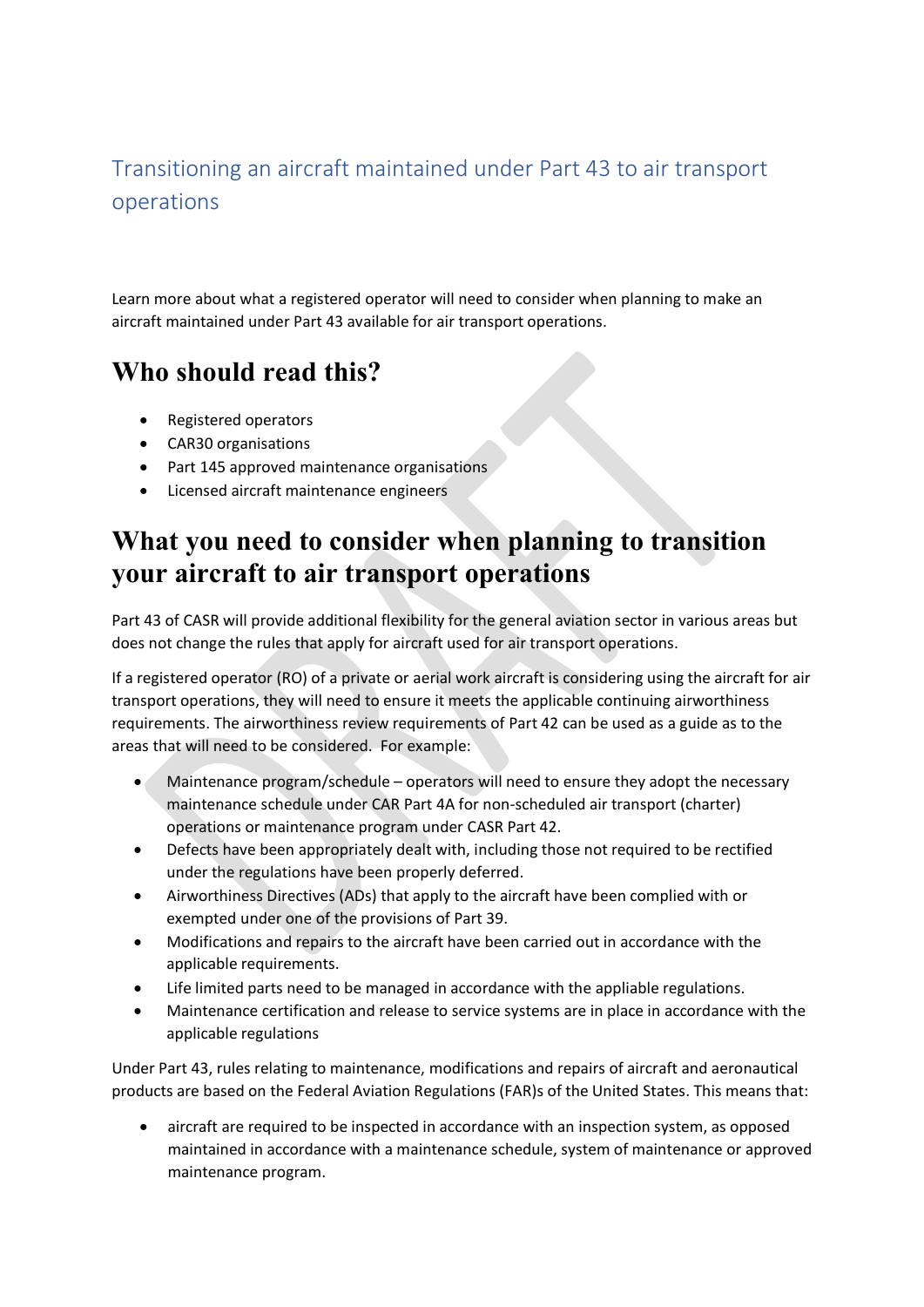- manufacturers recommended inspection intervals and overhaul intervals are not mandatory unless required by an airworthiness limitation or AD
- retirement of life-limited components is optional unless required by an airworthiness limitation or AD
- data describing minor repairs and modifications is not required to be approved under Part 21 of CASR
- compliance with service bulletins and other manufacturers supplementary maintenance and inspection documents is generally not mandatory unless required by an AD
- maintenance certification and release to service systems are simpler and a CAR maintenance release form is not required.

Aircraft engaged in scheduled air transport operations are required to be maintained under Part 42 of CASR. This means that:

- an approved maintenance program that complies with the instructions for continuing airworthiness for the aircraft is required
- all repairs and modifications must be approved or accepted under Part 21 of CASR
- compliance with manufacturers supplementary instructions such as service bulletins is not mandatory however the maintenance records must contain an entry describing the documents and the reason for non-compliance
- compliance with component life limits required under the approved design is mandatory
- a flight technical log with aircraft certificate of release to service provisions is required.

Aircraft engaged in non-scheduled air transport operations are still covered by the CAR maintenance regulations.

More information about the proposed new policies for continuing airworthiness of aircraft carrying out non-scheduled air transport operations is available on our Consultation Hub

## **Why is this important?**

A core principle of the continuing airworthiness regulatory system is that an aircraft must be maintained in accordance with the rules that are applicable to its intended operation. This principle, as well as the associated control mechanisms and processes ROs have in place to manage cross sector operations, will remain fundamentally the same on commencement of Part 43 of CASR.

### **What does this mean for me as the registered operator?**

If your aircraft has been maintained under Part 43 and you plan to use it in an air transport operation in the future, your aircraft will be required to be maintained under the CARs for nonscheduled air transport operations or Part 42 for scheduled air transport operations.

Entry into Part 42 operations will involve at least an airworthiness review under paragraph 42.030 (c)(ii) and 42.900.

Depending on the circumstances under which the aircraft has been maintained, you may need to make some changes to meet the applicable continuing airworthiness requirements for air transport operations.